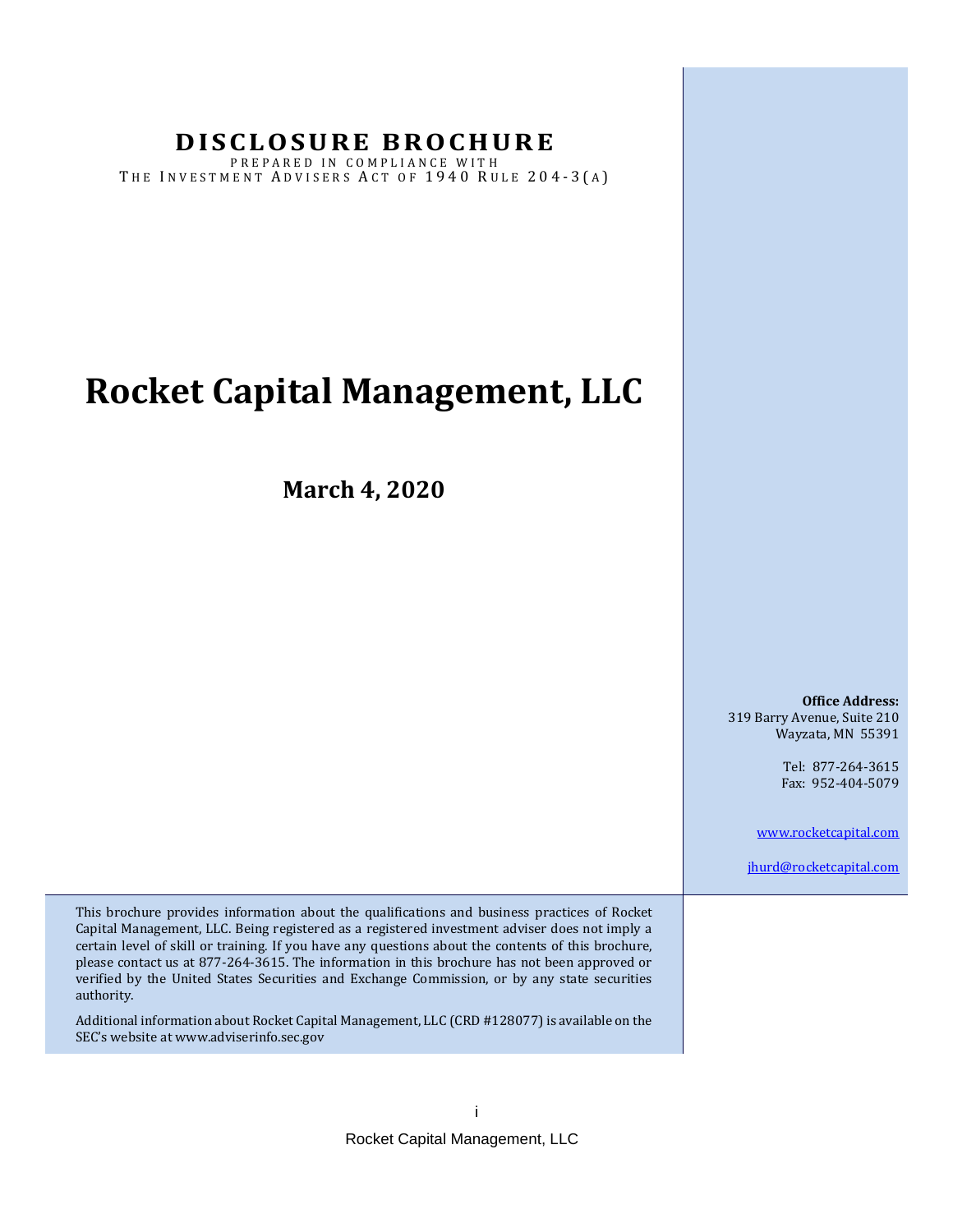### **Item 2: Material Changes**

#### <span id="page-1-1"></span><span id="page-1-0"></span>**Annual Update**

The Material Changes section of this brochure will be updated annually or when material changes occur since the previous release of the Firm Brochure.

#### <span id="page-1-2"></span>**Material Changes since the Last Update**

There are no material changes in this brochure from the last annual updating amendment on February 07, 2019 of Rocket Capital Management, LLC. Material changes relate to Rocket Capital Management, LLC's policies, practices or conflicts of interests.

#### <span id="page-1-3"></span>**Full Brochure Available**

This Firm Brochure being delivered is the complete brochure for the Firm.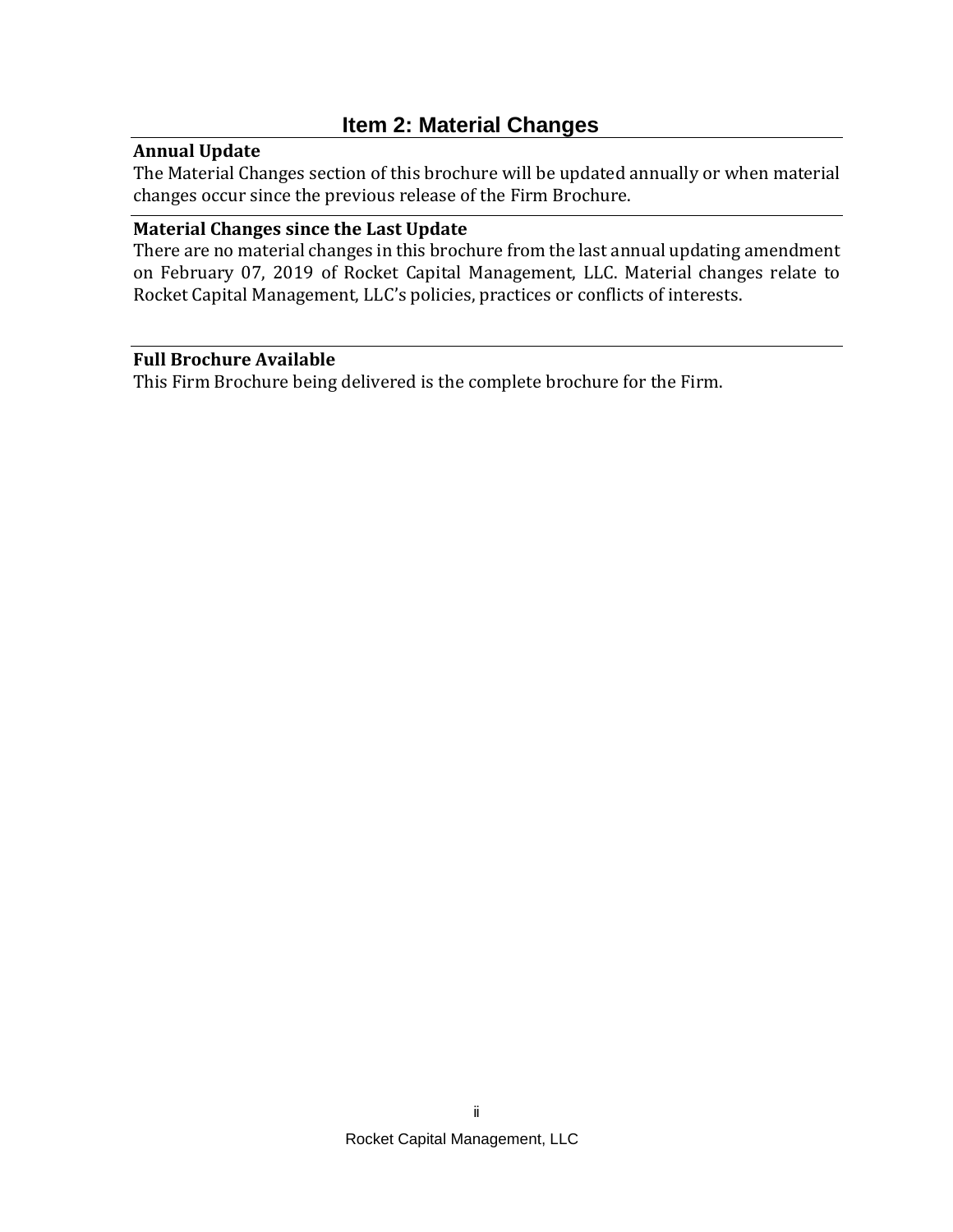## Item 3: Table of Contents

## Form ADV - Part 2A - Firm Brochure

<span id="page-2-0"></span>

| External Compensation for the Purchase or Sale of Securities to Clients  4 |
|----------------------------------------------------------------------------|
| Item 6: Performance-Based Fees and Side-by-Side Management 4               |
|                                                                            |
|                                                                            |
|                                                                            |
|                                                                            |
| Item 8: Methods of Analysis, Investment Strategies and Risk of Loss  5     |
|                                                                            |
|                                                                            |
|                                                                            |
|                                                                            |
|                                                                            |
|                                                                            |
|                                                                            |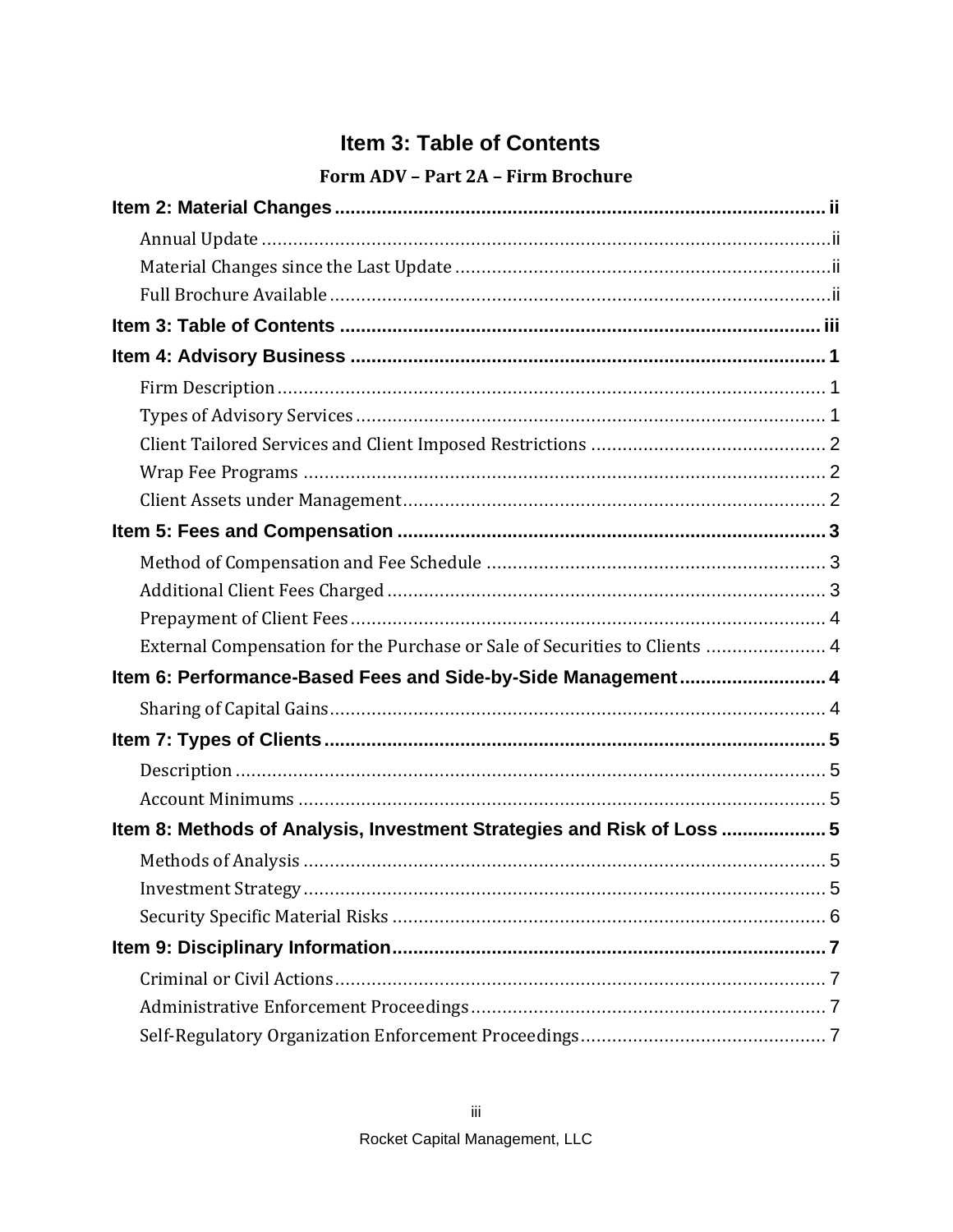| Material Relationships Maintained by this Advisory Business and Conflicts of Interest. 7 |  |  |
|------------------------------------------------------------------------------------------|--|--|
| Recommendations or Selections of Other Investment Advisors and Conflicts of Interest 7   |  |  |
| Item 11: Code of Ethics, Participation or Interest in Client Transactions and            |  |  |
|                                                                                          |  |  |
| Investment Recommendations Involving a Material Financial Interest and Conflict of       |  |  |
| Advisory Firm Purchase of Same Securities Recommended to Clients and Conflicts of        |  |  |
| Client Securities Recommendations or Trades and Concurrent Advisory Firm Securities      |  |  |
|                                                                                          |  |  |
|                                                                                          |  |  |
|                                                                                          |  |  |
|                                                                                          |  |  |
| Schedule for Periodic Review of Client Accounts or Financial Plans and Advisory          |  |  |
|                                                                                          |  |  |
|                                                                                          |  |  |
|                                                                                          |  |  |
| Economic benefits Provided to the Advisory Firm from External Sources and Conflicts of   |  |  |
|                                                                                          |  |  |
|                                                                                          |  |  |
|                                                                                          |  |  |
|                                                                                          |  |  |
|                                                                                          |  |  |
|                                                                                          |  |  |
|                                                                                          |  |  |
|                                                                                          |  |  |
| Financial Conditions Reasonably Likely to Impair Advisory Firm's Ability to Meet         |  |  |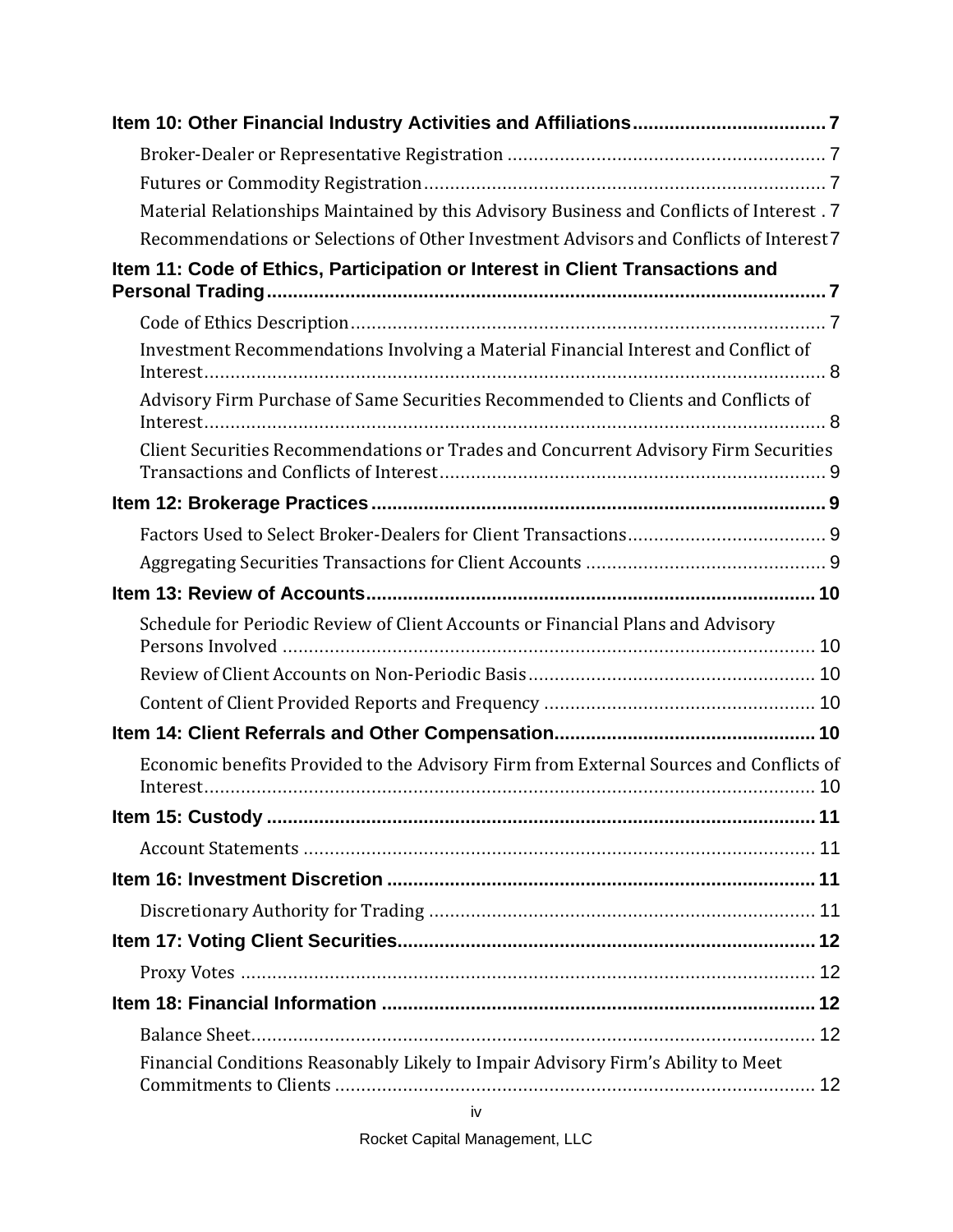| Disclosure of Material Facts Related to Arbitration or Disciplinary Actions Involving |  |
|---------------------------------------------------------------------------------------|--|
| Material Relationship Maintained by this Advisory Business or Management persons      |  |
|                                                                                       |  |
|                                                                                       |  |
|                                                                                       |  |
|                                                                                       |  |
|                                                                                       |  |
|                                                                                       |  |
|                                                                                       |  |
|                                                                                       |  |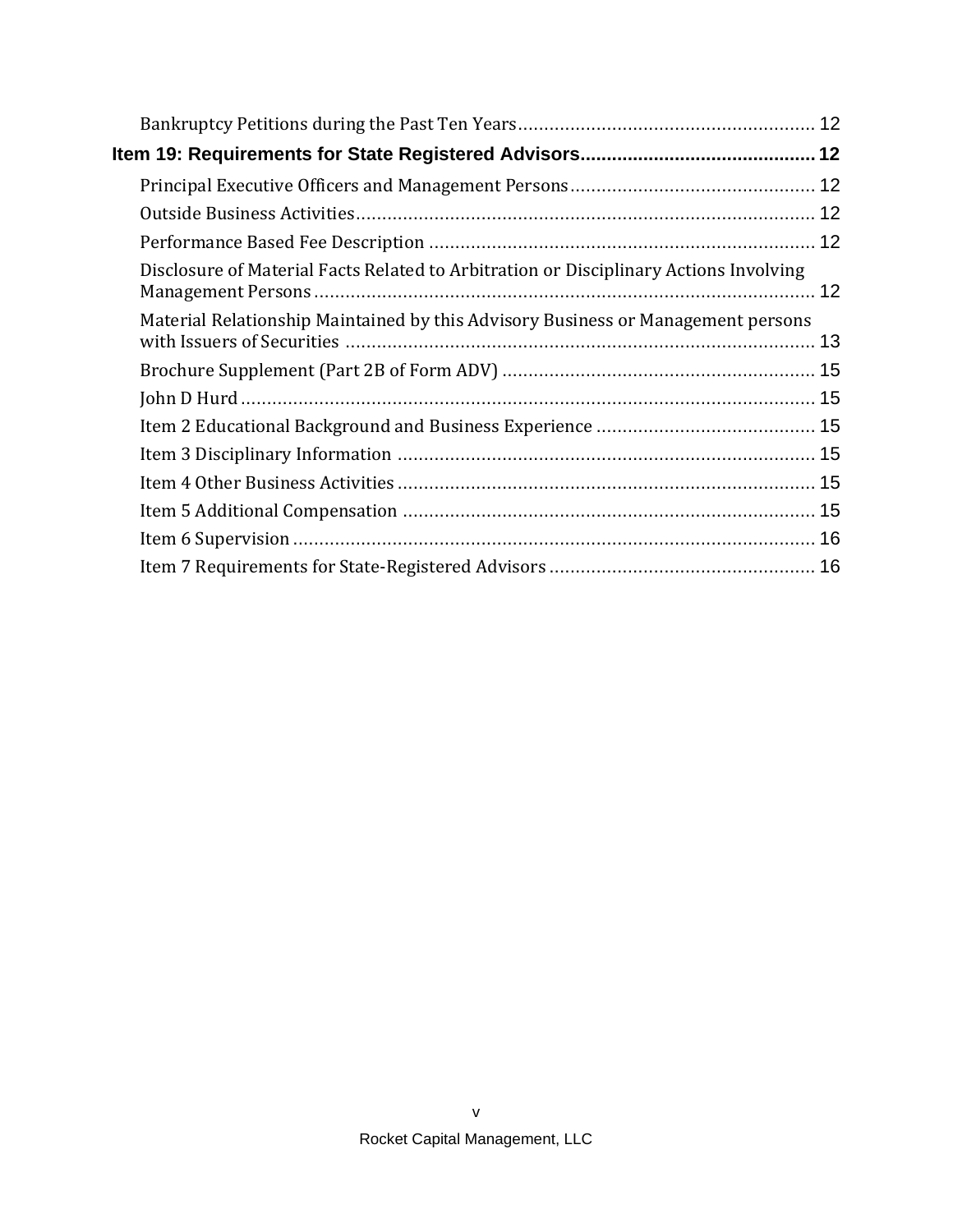## **Item 4: Advisory Business**

#### <span id="page-5-1"></span><span id="page-5-0"></span>**Firm Description**

Rocket Capital Management, LLC, (the "Advisor") was founded in 2003. J.D. Hurd is the managing member and majority shareholder. Advisor provides clients with ongoing investment advice, guidance, analysis, and portfolio management based on the client's individual investment needs, objectives, and risk profile. Such services are provided on a discretionary basis with Advisor choosing the identity and quantity of the securities to be bought and sold, as well as the timing of such transactions. Discretionary trading is effected under a limited power of attorney by instructing non-affiliated broker-dealers to purchase or sell individual securities and/or mutual funds directly or indirectly on behalf of clients. This process is confirmed by trade confirmations and brokerage statements to clients.

Advisor also offers research that specializes in small-cap, growth stocks. Advisor believes that investing is a science and that only a disciplined, pragmatic approach with thorough technical and fundamental research can achieve positive results for clients.

#### <span id="page-5-2"></span>**Types of Advisory Services**

Advisor offers discretionary account management services for a number of its own clients, as well as clients of other brokerage and advisory firms as a Sub advisor. On all such accounts, Advisor will manage a portfolio of stocks and arrange for execution of securities transactions consistent with the client's expressed investment objectives and risk tolerance. Toward that end, Advisor will perform the following services:

- Conduct research regarding securities for investment;
- Determine the identity and quantity of each security to be purchased or sold.
- Provide instructions to the appropriate trading platform in connection with purchases and sales of securities for execution of such transactions, pursuant to a Limited Power of Attorney signed by the client granting Advisor such authority;
- Make appropriate personnel available by telephone during reasonable business hours to consult with clients regarding the strategy and management of the accounts; and
- Report to clients with respect to the management duties and performance of Advisor.

Advisor will not perform any services for a client until we receive written or electronic notice and necessary information about client and Limited Power of Attorney as described above signed by the client.

When performing advisory services for clients of other brokerage and advisory firms, Advisor will provide those firms with copies of Advisor's brochure and other disclosure material. Advisor will consult with those firms regarding marketing or advertising materials to be used in connection with the services provided. Advisor provides investment advice only with respect to limited types of investments.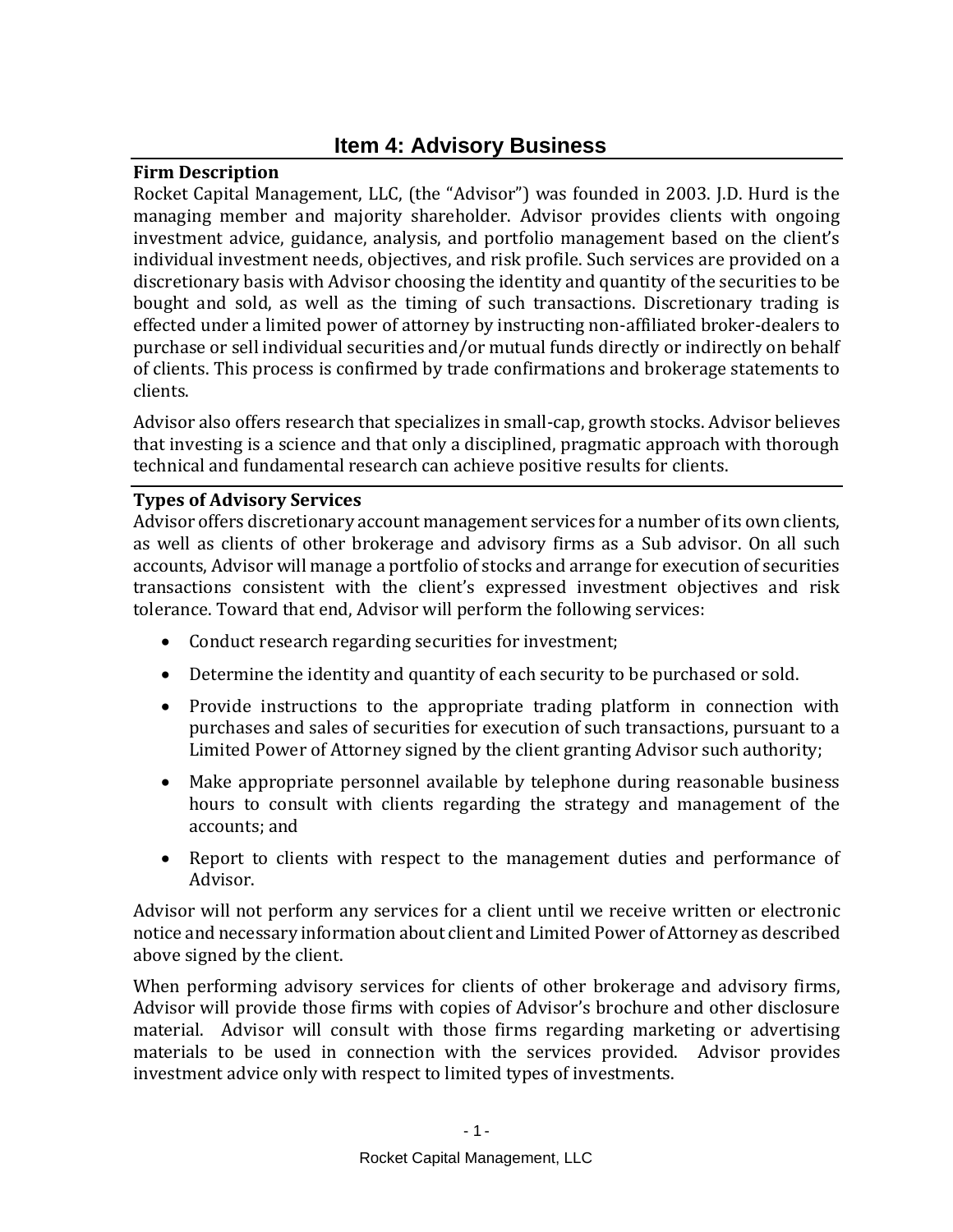#### **NEWSLETTER**

Advisor provides a periodic newsletter to all clients and prospective clients. The newsletter contains general information regarding financial matters and the economy. There is no charge for this newsletter.

#### <span id="page-6-0"></span>**Client Tailored Services and Client Imposed Restrictions**

In order to tailor advisory services to individual clients, a questionnaire is filled out by the financial advisor about the client. The questionnaire addresses the client's profile, financial information, background experience, objectives, risk assessment, future plans, and desired restrictions to the portfolio. If the client already has this information with another advisor, and would like to use our advisory services only for small cap growth stocks, then a shorter financial examination is done. Clients may impose restrictions on investing in certain securities or types of securities. For advice on asset allocation, retirement or tax planning, insurance needs or other financial matters, clients must consult with their broker, lawyer, accountant, or other financial professional. While the Company, throughout the relationship with a client, strives to obtain an understanding of each client's situation, such information is not necessarily available to the Company. Therefore, a client must ultimately determine whether the Company's style is appropriate given the client's other assets, obligations, and financial needs. In addition, the Company does not render advice with respect to securities clients hold or have held that become subject to legal proceedings, including class actions and bankruptcies. In its sole discretion, however, the Company may advise or take action with respect to such legal proceedings.

Agreements may not be assigned without written client consent.

#### <span id="page-6-1"></span>**Wrap Fee Programs**

Advisor acts as portfolio manager for a wrap fee program, which is an investment program where the client pays one stated fee that includes management fees, transaction costs, and certain other administrative fees. However, this brochure describes Advisor's non-wrap fee advisory services; clients utilizing Advisor's wrap fee portfolio management should see Advisors' separate Wrap Fee Program Brochure. Advisor manages the investments in the wrap fee program but does not manage those wrap fee accounts any differently than it would manage non-wrap fee accounts. Advisor receives the advisory fee set forth in Item 5 below as a management fee under the wrap fee program. Please also see Item 5 and Item 12 of this brochure.

#### <span id="page-6-2"></span>**Client Assets under Management**

As of December 2019, Advisor managed approximately \$26,695,000 assets for clients on a discretionary basis.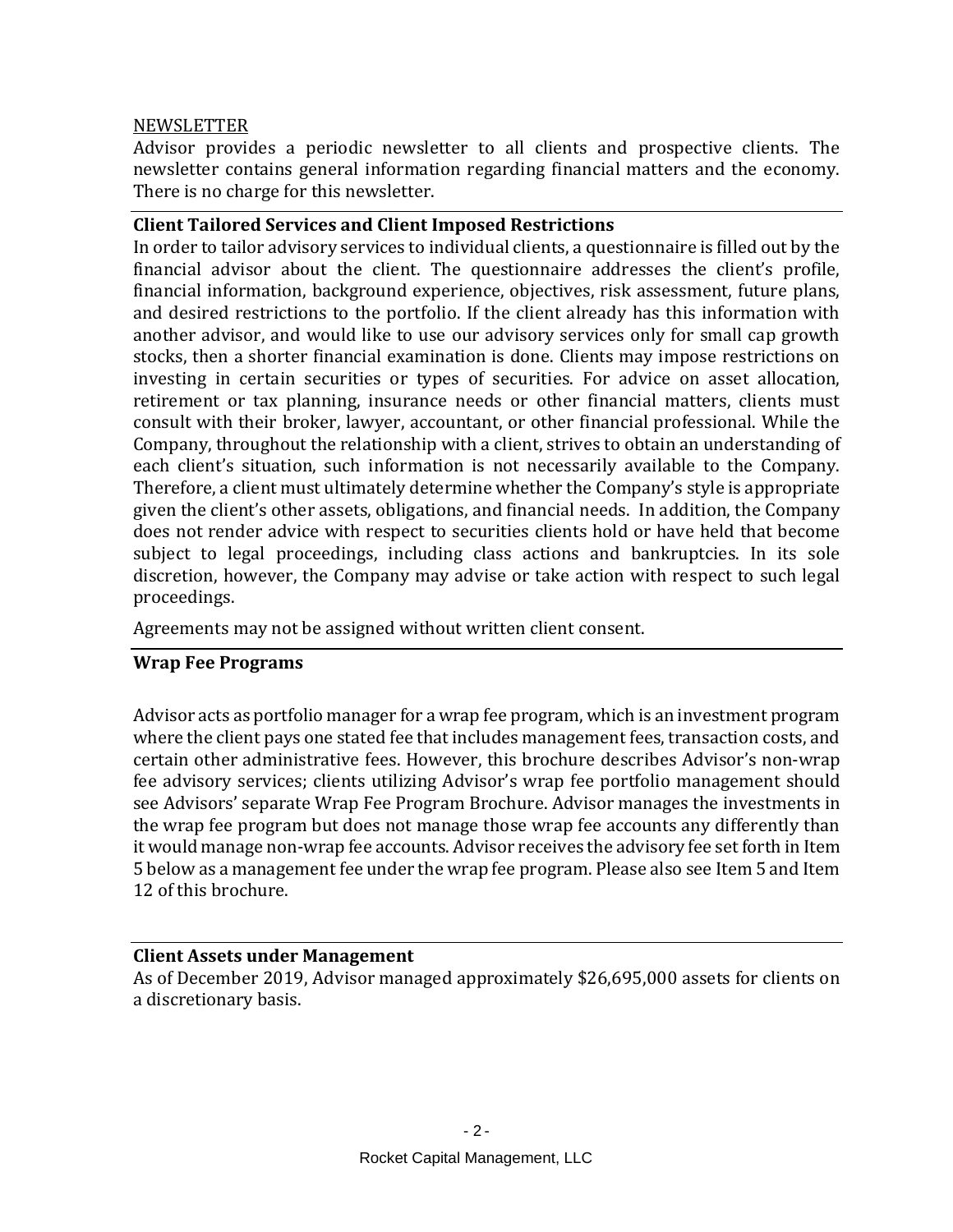## **Item 5: Fees and Compensation**

#### <span id="page-7-1"></span><span id="page-7-0"></span>**Method of Compensation and Fee Schedule**

Advisor bases its fees on total assets under management for a given client, as well as, whether Advisor has the direct relationship with the client, as opposed to another advisor at another brokerage or advisory firm. The Advisor may also consider the amount of time, and complexity involved in implementing a particular client's investment strategy that might merit an increase or decrease in the base fee.

#### ADVISORY SERVICES TO CLIENTS OF OTHER BROKERAGE AND ADVISORY FIRMS:

When Advisor performs the advisory services described herein for clients of other brokerage or advisory firms, Advisor charges a fee of one percent (1%) of assets under management for that client. (Advisor may offer a reduced fee on these accounts if in Advisor's discretion the total assets under management for the household merits a discount.) Lower fees for comparable services may be available from other sources. The brokerage or advisory firm will typically charge an asset-based fee on top of the fee that Advisor charges. Advisor has no control over what those firms might charge. Clients should request that information from their firms.

#### ADVISORY SERVICES TO THE DIRECT CLIENTS OF ADVISOR:

If a client is a direct client of Advisor (that is, not primarily a client of a referring brokerage or advisory firm), Advisor typically charges a fee of two percent (2%) of assets under management for Small-Cap Growth Accounts, and (1.5%) of assets under management for Total Portfolio Management Accounts. (Advisor may offer a reduced fee on these accounts if in Advisor's discretion the total assets under management for the household merits a discount.) Lower fees for comparable services may be available from other sources. Advisor charges a higher fee on these accounts because Advisor is serving as both the client contact and portfolio manager, whereas on the accounts described in the prior section, Advisor is serving solely as portfolio manager. Furthermore, on these accounts, there is no second layer of fees as described in the prior section. Accordingly, the total fee that clients pay will typically be the same regardless of whether the client is a direct client of Advisor, or the direct client of another brokerage or advisory firm.

#### ADVISORY SERVICES TO THE DIRECT CLIENTS OF ADVISOR AND CLIENTS OF OTHER BROKERAGE AND ADVISORY FIRMS

When making a decision to buy or sell a security for a particular strategy, over 95% of the time Advisor will aggregate trades across all accounts into one block trade. This is done by "stepping-out" the trade to an independent trading firm or independent trading desk rather than putting the trade on the trading desk of the respective clients' custodian or broker dealer. Advisor "steps-out" trades with the goal of achieving best price and execution and avoiding having accounts compete against each other. Advisor incurs any fees associated with this process.

#### <span id="page-7-2"></span>**Additional Client Fees Charged**

Custodians may charge transaction fees on purchases or sales of certain mutual funds, equities, alternative assets and exchange-traded funds. These charges may include mutual fund transactions fees, postage and handling and miscellaneous fees (fee levied to recover costs associated with fees assessed by self-regulatory organizations). These transaction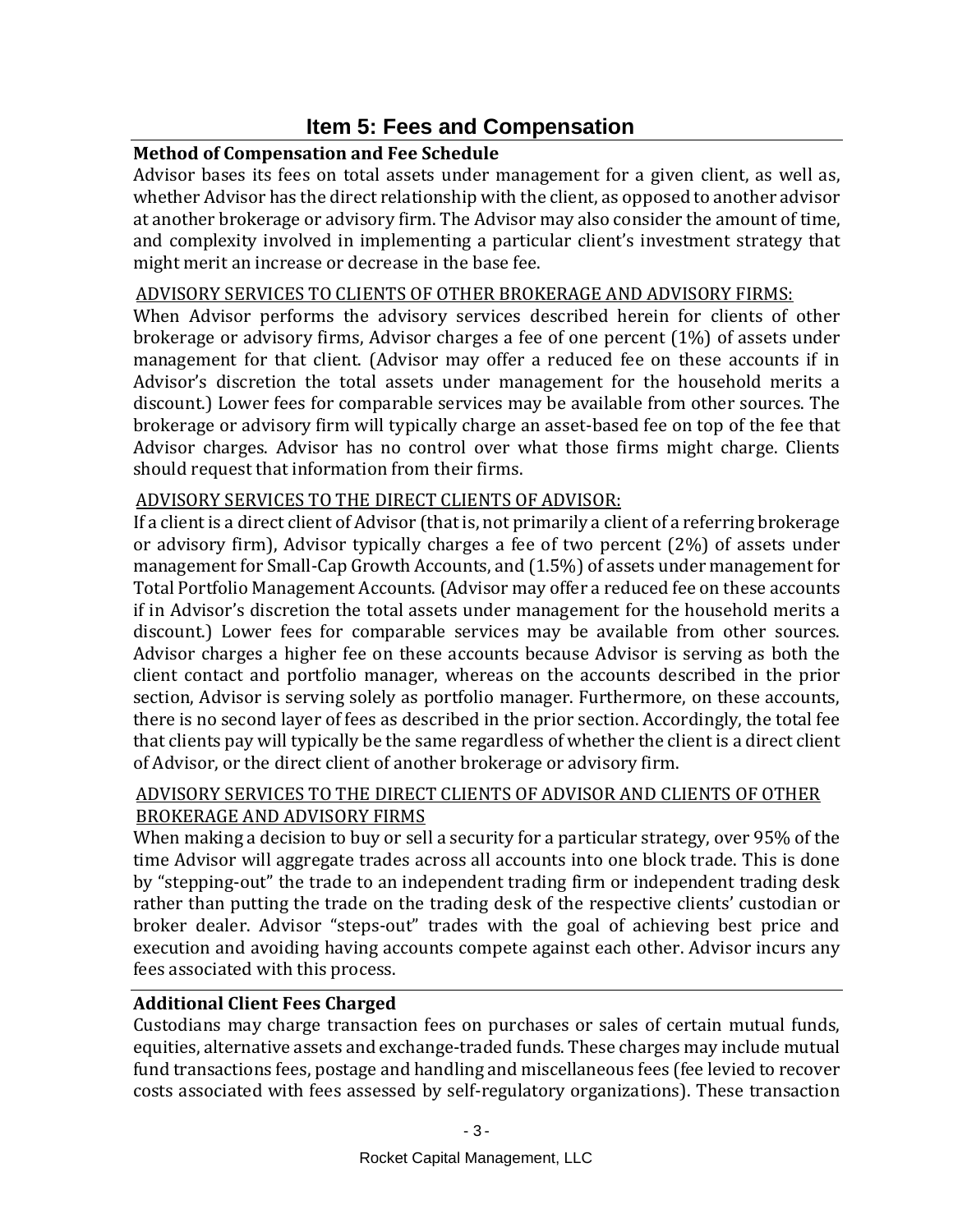charges are usually small and incidental to the purchase or sale of a security. The selection of the security is more important than the nominal fee that the custodian charges to buy or sell the security. See Item 12 of this brochure for brokerage practices.

Advisor, in its sole discretion, may waive its minimum fee and/or charge a lesser investment advisory fee based upon certain criteria (e.g., historical relationship, type of assets, anticipated future earning capacity, anticipated future additional assets, dollar amounts of assets to be managed, related accounts, account composition, negotiations with clients, etc.).

This brochure describes Advisor's non-wrap fee advisory services; clients utilizing Advisor's wrap fee portfolio management should see the separate Wrap Fee Program Brochure for additional details regarding third party fees. Client accounts not participating in the wrap fee program are responsible for the payment of all third party fees (i.e., custodian fees, commissions, brokerage fees, mutual fund fees, transaction fees, etc.). Those fees are separate and distinct from the fees and expenses charged by Advisor. Please see Item 12 of this brochure regarding broker/custodian.

#### <span id="page-8-0"></span>**Prepayment of Client Fees**

Fees are payable quarterly in advance, based on the amount of assets managed as of the last business day of the previous quarter. For any period during which an investment advisory agreement between the Company and a client is not in effect for an entire quarter, the advisory fee will be reduced proportionately on the basis of the number of calendar days during which such agreement is in effect, computed on a daily basis for a 90-day quarter. An investment advisory agreement between the Company and a client may be terminated by either party at any time by giving a thirty day prior written notice. Upon termination of the agreement, the Company will refund to a client a proportionate share of the prepaid fee computed on a daily basis for a 90-day quarter. Quarterly advisory fees deducted from the clients' account by the custodian will be reflected in a provided fee invoice as fees are withdrawn.

#### <span id="page-8-1"></span>**External Compensation for the Purchase or Sale of Securities to Clients**

Advisor does not receive any external compensation for the sale of securities to Advisor's clients, other than the asset-based advisory fees described in the prior section.

## <span id="page-8-2"></span>**Item 6: Performance-Based Fees and Side-by-Side Management**

#### <span id="page-8-3"></span>**Sharing of Capital Gains**

Rocket Capital Management, LLC does not charge a performance fee for its services. The Company is the general partner of the Rocket Capital Partners, LP, a hedge fund which does charge a management fee and a performance fee. The performance fee is 20% of any positive total return above the high-water mark. This hedge fund has a different objective than other accounts. This may create an incentive for the Advisor to recommend an investment that may carry a higher degree of risk to the client. Decisions for investments are made based on the objective, not on whether or not the Company receives a performance fee.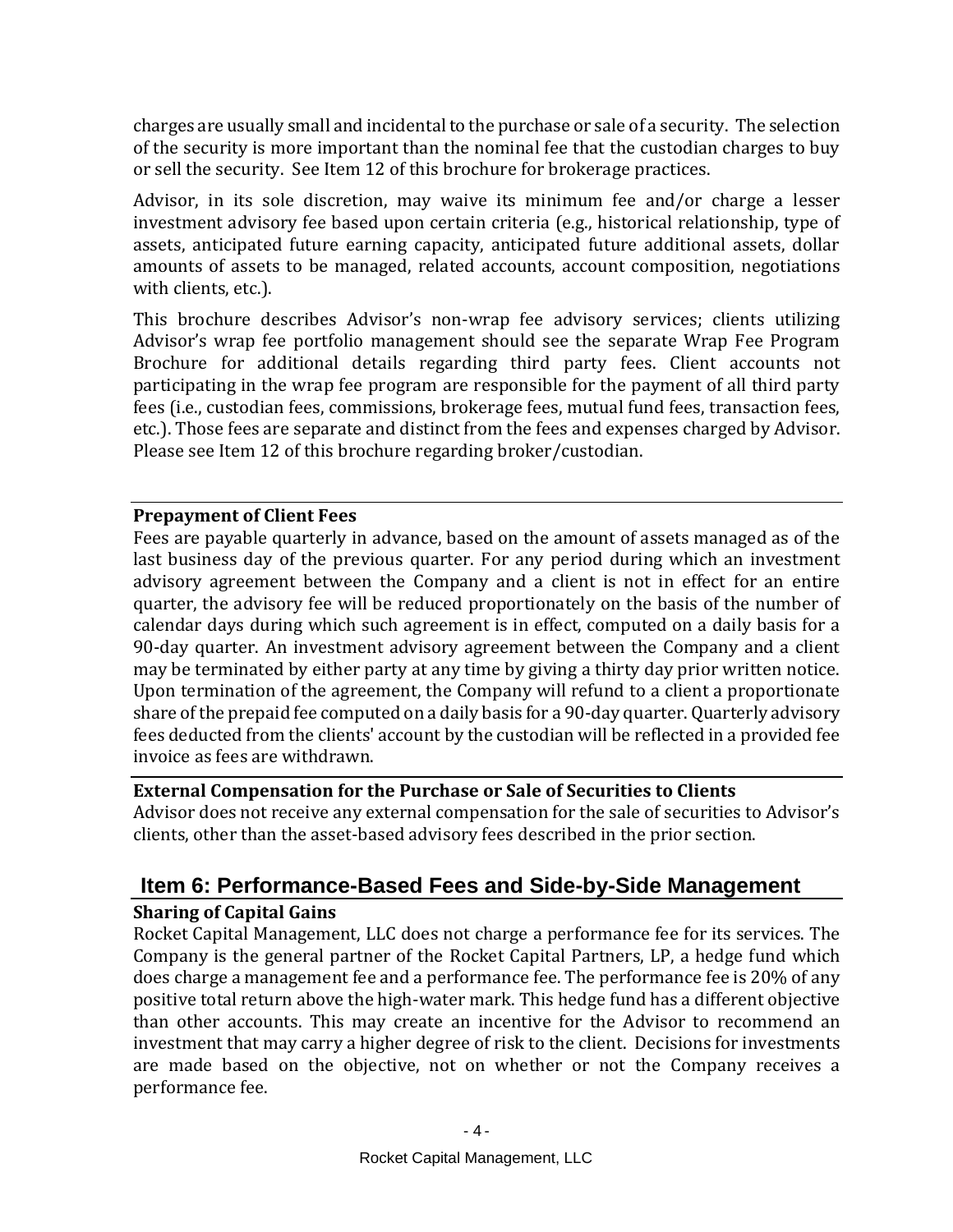## **Item 7: Types of Clients**

#### <span id="page-9-1"></span><span id="page-9-0"></span>**Description**

Advisor generally provides investment advice to individuals, business owners, pension and profit sharing plans, trusts, estates, and charitable organizations.

Client relationships vary in scope and length of service.

#### <span id="page-9-2"></span>**Account Minimums**

Advisor requires a of \$100,000 minimum to open an account, but reserves the right to change the account minimums at any time at their discretion.

# <span id="page-9-3"></span>**Item 8: Methods of Analysis, Investment Strategies and Risk of Loss**

#### <span id="page-9-4"></span>**Methods of Analysis**

Security analysis methods may include fundamental analysis, technical analysis, and sector analysis. Investing in securities involves risk of loss that clients should be prepared to bear. Past performance is not a guarantee of future returns.

Fundamental analysis involves evaluating a stock using real data such as company revenues, earnings, return on equity, and profits margins to determine underlying value and potential growth. Technical analysis involves evaluating securities based on past prices and volume. Sector analysis serves to provide an investor with an idea of how well a given group of companies are expected to perform as a whole.

The main sources of information include financial newspapers and magazines, research materials prepared by others, corporate rating services, annual reports, prospectuses, and filings with the Securities and Exchange Commission.

#### <span id="page-9-5"></span>**Investment Strategy**

One of the primary investment strategies developed by Rocket Capital Management, LLC involves small-cap, growth stocks. For this strategy, the ROCKET process is used. For this process, the Company starts by analyzing 1500 chart patterns weekly with the goal of locating emerging sectors, stocks, and/or general market directions. After this, technical and fundamental analysis is used to determine the best individual stocks to own. Stocks are selected using the following:

- Rapid revenue and earnings growth
- Obvious leader in its category
- Competitive edge within its sector
- Keep it small greater upside potential
- Economic effect of supply/demand
- Technical analysis to decide timing

The Company compares favorable stocks to two watch lists of around eighty stocks. The final steps are executed by constantly monitoring both "Watch Lists," technically and fundamentally, to see if listed stocks should be added to the portfolio as a new position or as a replacement for a current holding. The end product results in a portfolio of twenty to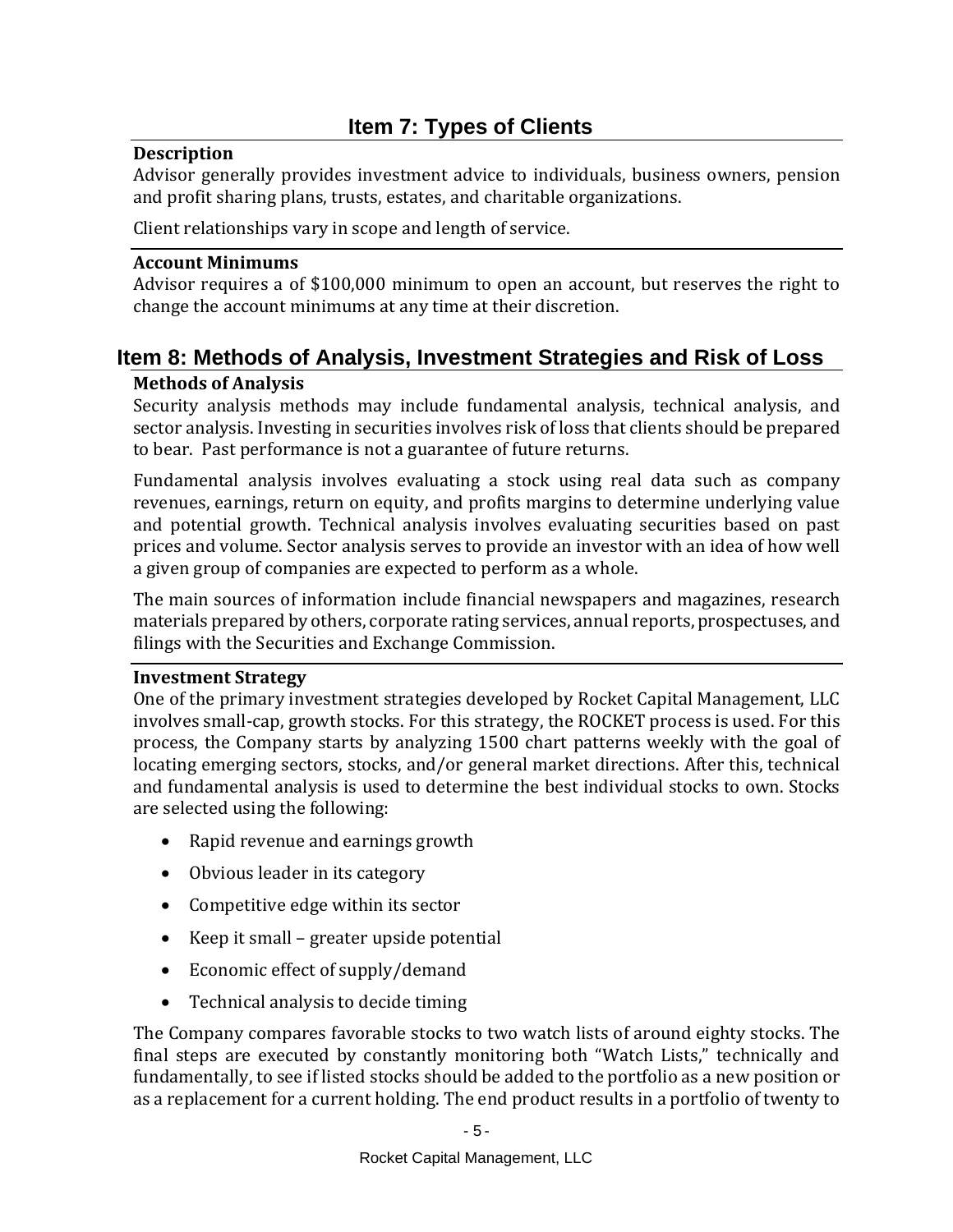thirty rapidly growing small companies that are diversified across all twelve sectors of the U.S. economy.

#### <span id="page-10-0"></span>**Security Specific Material Risks**

All investment programs have certain risks that are borne by the investor. Fundamental analysis may involve interest rate risk, market risk, business risk, and financial risk. Risks involved in technical analysis are inflation risk, reinvestment risk, and market risk. Cyclical analysis involves inflation risk, market risk, and currency risk.

Our investment approach constantly keeps the risk of loss in mind. Investors face the following investment risks and should discuss these risks with Advisor:

- *Interest-rate Risk*: Fluctuations in interest rates may cause investment prices to fluctuate. For example, when interest rates rise, yields on existing bonds become less attractive, causing their market values to decline.
- *Market Risk*: The price of a security, bond, or mutual fund may drop in reaction to tangible and intangible events and conditions. This type of risk is caused by external factors independent of a security's particular underlying circumstances. For example, political, economic and social conditions may trigger market events.
- *Inflation Risk*: When any type of inflation is present, a dollar today will buy more than a dollar next year, because purchasing power is eroding at the rate of inflation.
- *Currency Risk*: Overseas investments are subject to fluctuations in the value of the dollar against the currency of the investment's originating country. This is also referred to as exchange rate risk.
- *Reinvestment Risk*: This is the risk that future proceeds from investments may have to be reinvested at a potentially lower rate of return (i.e. interest rate). This primarily relates to fixed income securities.
- *Business Risk*: These risks are associated with a particular industry or a particular company within an industry. For example, oil-drilling companies depend on finding oil and then refining it, a lengthy process, before they can generate a profit. They carry a higher risk of profitability than an electric company which generates its income from a steady stream of customers who buy electricity no matter what the economic environment is like.
- *Liquidity Risk*: Liquidity is the ability to readily convert an investment into cash. Generally, assets are more liquid if many traders are interested in a standardized product. For example, Treasury Bills are highly liquid, while real estate properties are not.
- *Financial Risk*: Excessive borrowing to finance a business' operations increases the risk of profitability, because the company must meet the terms of its obligations in good times and bad. During periods of financial stress, the inability to meet loan obligations may result in bankruptcy and/or a declining market value.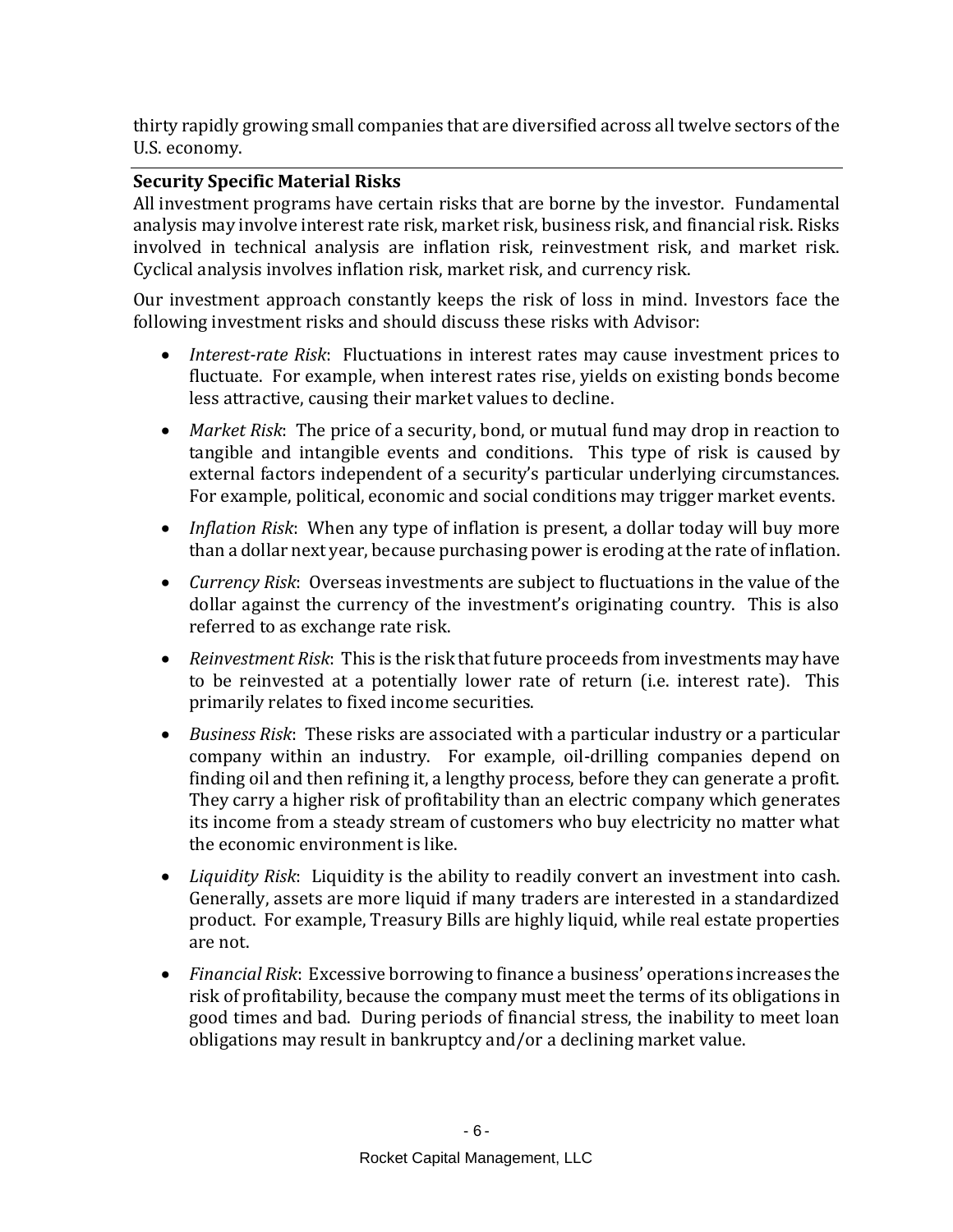### **Item 9: Disciplinary Information**

#### <span id="page-11-1"></span><span id="page-11-0"></span>**Criminal or Civil Actions**

The firm and its management have not been involved in any criminal or civil action.

#### <span id="page-11-2"></span>**Administrative Enforcement Proceedings**

The firm and its management have not been involved in any administrative enforcement proceedings.

#### <span id="page-11-3"></span>**Self-Regulatory Organization Enforcement Proceedings**

<span id="page-11-4"></span>The firm and its management have not been involved in legal or disciplinary events.

## **Item 10: Other Financial Industry Activities and Affiliations**

#### <span id="page-11-5"></span>**Broker-Dealer or Representative Registration**

Neither Advisor nor its employees are registered or have an application pending to register as a securities broker-dealer, or as a registered representative of a securities broker-dealer.

#### <span id="page-11-6"></span>**Futures or Commodity Registration**

Neither Advisor nor its employees are registered or have an application pending to register as a futures commission merchant, commodity pool operator, or a commodity trading advisor.

#### <span id="page-11-7"></span>**Material Relationships Maintained by this Advisory Business and Conflicts of Interest**

Advisor is the general partner of the Rocket Capital Partners, LP, a hedge fund which does charge a management fee and a performance fee. The performance fee is 20% of any positive total return above the high-water mark and subject to a loss carry forward provision. This hedge fund has a different objective than other accounts. Decisions for investments are made based on the objective, not on whether or not the Company receives a performance fees.

#### <span id="page-11-8"></span>**Recommendations or Selections of Other Investment Advisors and Conflicts of Interest**

Advisor does not recommend or refer its clients to other investment advisors for compensation.

## <span id="page-11-9"></span>**Item 11: Code of Ethics, Participation or Interest in Client Transactions and Personal Trading**

#### <span id="page-11-10"></span>**Code of Ethics Description**

The employees of Advisor have committed to a Code of Ethics ("Code"). The purpose of our Code is to set forth standards of conduct expected of Advisor employees and addresses conflicts that may arise. The Code defines acceptable behavior for employees of Advisor. The Code reflects Advisor and its supervised persons' responsibility to act in the best interest of their client.

One area in which the Code addresses is when employees buy or sell securities for their personal accounts and how to mitigate any conflict of interest with our clients. We do not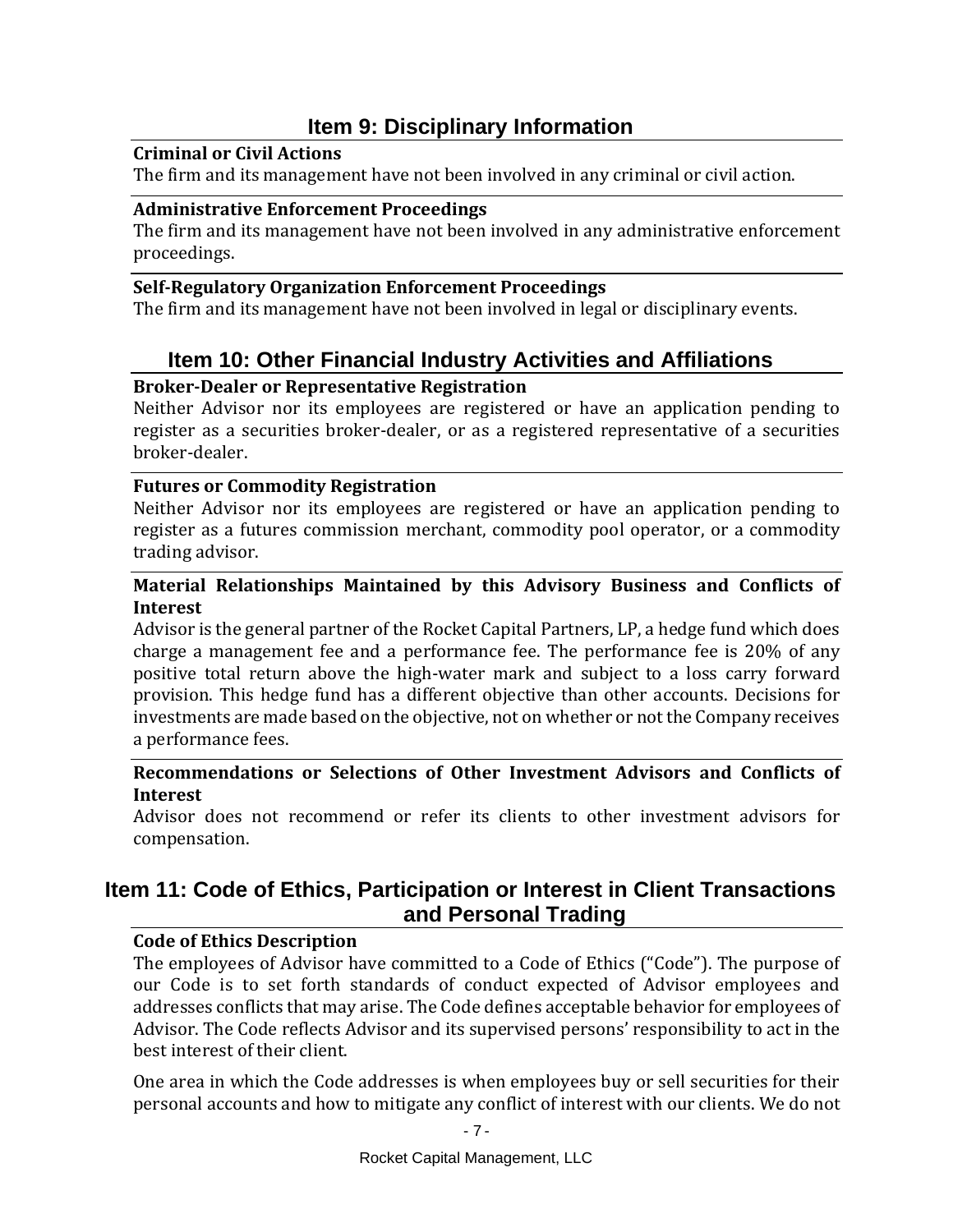allow any employees to use non-public material information for their personal profit or to use internal research for their personal benefit in conflict with the benefit to our clients.

Advisor's policy prohibits any person from acting upon or otherwise misusing non-public or inside information. No advisory representative or other employee, officer or director of Advisor may recommend any transaction in a security or its derivative to advisory clients or engage in personal securities transactions for a security or its derivatives if the advisory representative possesses material, non-public information regarding the security.

Advisor's Code is based on the guiding principle that the interests of the client are our top priority. Advisor's officers, directors, advisors, and other employees have a fiduciary duty to our clients and must diligently perform that duty to maintain the complete trust and confidence of our clients. When a conflict arises, it is our obligation to put the client's interests over the interests of either employees or the company.

The Code applies to "access" persons. "Access" persons are employees *who have access to non-public information regarding any clients' purchase or sale of securities, or non-public information regarding the portfolio holdings of any reportable fund, who are involved in making securities recommendations to clients, or who have access to such recommendations that are non-public*.

The firm will provide a copy of the Code of Ethics to any client or prospective client upon request.

#### <span id="page-12-0"></span>**Investment Recommendations Involving a Material Financial Interest and Conflict of Interest**

*J.D. Hurd is a Managing Partner in Rocket Capital Partners, LP. This product is offered to clients of the Advisor.*

*Since Advisor manages accounts for a percentage of assets under management and performance based fees at the same time, a conflict of interest exists because supervised persons may have an incentive to favor accounts for which a performance based fee is received. This conflict is mitigated by the fact that Advisor and supervised persons have a fiduciary duty to act in the client's best interest.*

#### <span id="page-12-1"></span>**Advisory Firm Purchase of Same Securities Recommended to Clients and Conflicts of Interest**

Advisor and its employees may buy or sell securities that are also held by clients. In order to mitigate conflicts of interest such as front running (front running occurs when an advisor either buys or sells for his/her own account before filling customer orders, giving the advisor an unfair advantage), employees are required to disclose all reportable securities transactions as well as provide Advisor with copies of their brokerage statements.

The Chief Compliance Officer of Advisor is J.D. Hurd. He reviews all employee trades each quarter. The personal trading reviews ensure that the personal trading of employees does not affect the markets and that clients of the firm receive preferential treatment over employee transactions.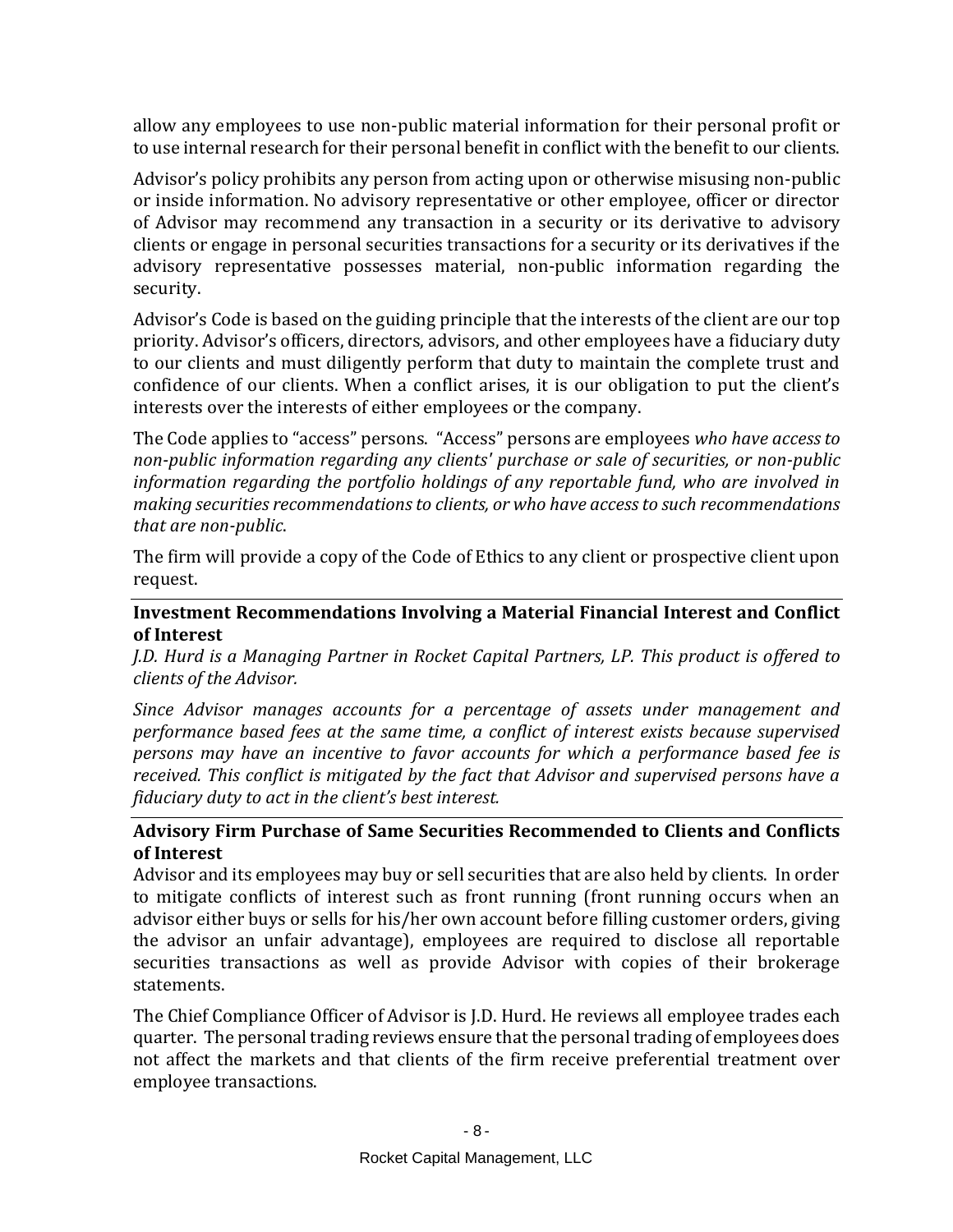#### <span id="page-13-0"></span>**Client Securities Recommendations or Trades and Concurrent Advisory Firm Securities Transactions and Conflicts of Interest**

Advisor does not maintain a firm proprietary trading account and does not have a material financial interest in any securities being recommended and therefore no conflicts of interest exist. However, employees may buy or sell securities at the same time they buy or sell securities for clients. In order to mitigate conflicts of interest such as front running, employees are required to disclose all reportable securities transactions as well as provide Advisor with copies of their brokerage statements.

## **Item 12: Brokerage Practices**

#### <span id="page-13-2"></span><span id="page-13-1"></span>**Factors Used to Select Broker-Dealers for Client Transactions**

• *Directed Brokerage*

In circumstances where a client directs Advisor to use a certain broker-dealer, Advisor still has a fiduciary duty to its clients. The following may apply with Directed Brokerage: Advisor's inability to negotiate commissions, to obtain volume discounts, there may be a disparity in commission charges among clients and conflicts of interest arising from brokerage firm referrals.

• *Best Execution*

Investment advisors who manage or supervise client portfolios on a discretionary basis have a fiduciary obligation of best execution. In executing portfolio transaction and selecting brokers or dealers, Advisor seeks the best overall terms available on behalf of a client's account. In assessing the best overall terms available for any transaction, Advisor considers the full range of quality of a broker's services including execution capability, trading expertise, accuracy of execution, commission rates, research, reputation and integrity, fairness in resolving disputes, financial responsibility and responsiveness. Advisor oversees the selection of brokers and dealers, the allocation of brokerage commissions, and monitors best execution.

• *Soft Dollar Arrangements*

While Advisor has no formal soft dollars program in which soft dollars are used to pay for third party services, Advisor may receive research, products, or other services from its broker/dealer in connection with client securities transactions ("soft dollar benefits") consistent with (and not outside of) the safe harbor contained in Section 28(e) of the Securities Exchange Act of 1934, as amended, and may consider these benefits in recommending brokers. There can be no assurance that any particular client will benefit from any particular soft dollar research or other benefits. Advisor benefits by not having to produce or pay for the research, products or services, and Advisor will have an incentive to recommend a broker dealer based on receiving research or services. Clients should be aware that Advisor's acceptance of soft dollar benefits may result in higher commissions charged to the client.

#### <span id="page-13-3"></span>**Aggregating Securities Transactions for Client Accounts**

Advisor is authorized in its discretion to aggregate purchases and sales and other transactions made for the account with purchases and sales and transactions in the same securities for other Clients of Advisor. All clients participating in the aggregated order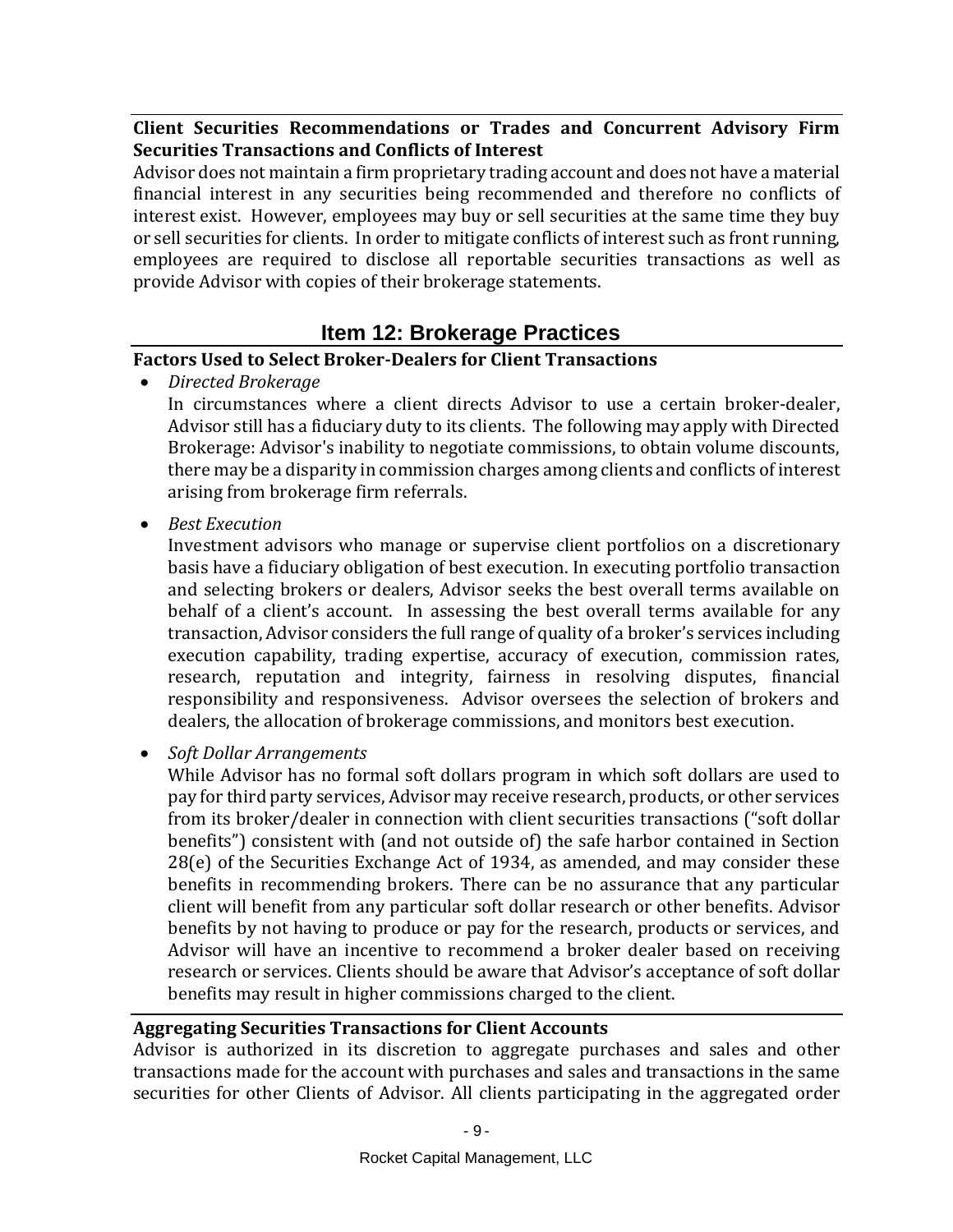shall receive an average share price with all other transaction costs shared on a pro-rated basis. These aggregated orders are done as "step-out" trades, where Advisor utilizes an independent trading firm or independent trading desk to complete the trade rather than the trading desk at the client's custodian or broker dealer. Advisor "steps-out" trades with the goal of achieving best price and execution and avoiding having accounts compete against each other. Advisor incurs any fees associated with this process.

Advisor recommends the custodian Shareholders Service Group, Inc.

Advisor is not affiliated with the brokerage firm. Broker does not supervise the advisor, its agents or activities.

## **Item 13: Review of Accounts**

#### <span id="page-14-1"></span><span id="page-14-0"></span>**Schedule for Periodic Review of Client Accounts or Financial Plans and Advisory Persons Involved**

Account reviews are performed quarterly by J.D. Hurd, Chief Compliance Officer. Account reviews are performed more frequently when market conditions dictate.

#### <span id="page-14-2"></span>**Review of Client Accounts on Non-Periodic Basis**

Other conditions that may trigger a review of clients' accounts are changes in the tax laws, new investment information, and changes in a client's own situation.

#### <span id="page-14-3"></span>**Content of Client Provided Reports and Frequency**

Clients receive account statements no less than quarterly for managed accounts. The company prepares and delivers to all clients quarterly, written valuations of their accounts, showing cash and all currently held investments categorized by maturity (fixed income investments) or industry (equity investments), market value and percentage of gain or loss. A summary of transactions for the prior quarter is also included. Clients may request more frequent or detailed reports in accordance with their individual needs, including an annual realized gain or loss report. The company communicates with clients through periodic newsletters, telephone calls, personal consultations and client meetings. Client receives confirmations of each transaction in account from Custodian and an additional statement during any month in which a transaction occurs.

## **Item 14: Client Referrals and Other Compensation**

#### <span id="page-14-5"></span><span id="page-14-4"></span>**Economic benefits Provided to the Advisory Firm from External Sources and Conflicts of Interest**

Advisor may, via written arrangement, retain third parties to act as solicitors for Advisor's investment management services. All compensation with respect to the foregoing will be fully disclosed to each client to the extent required by applicable law. Advisor will ensure each solicitor is properly registered in all appropriate jurisdictions.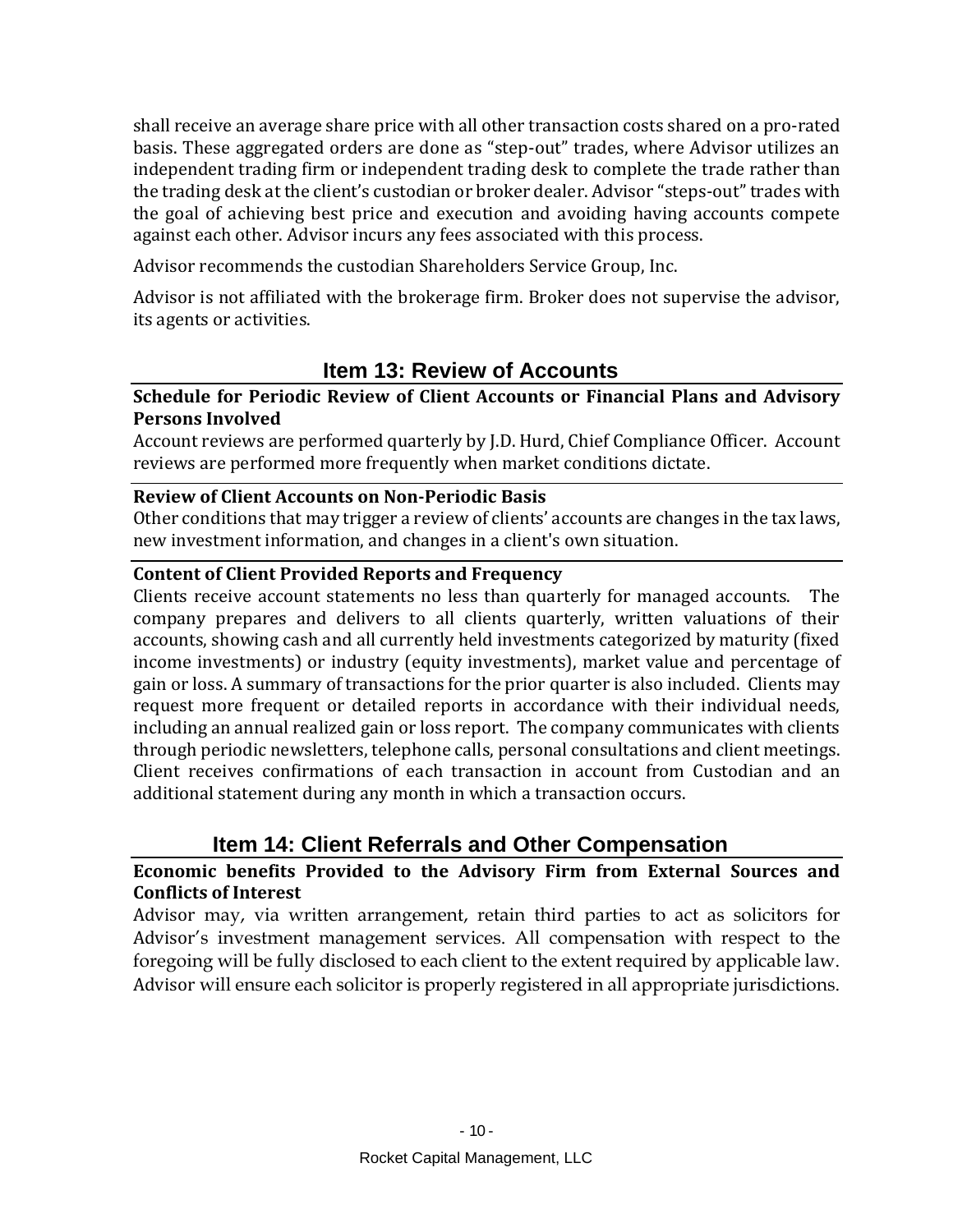#### <span id="page-15-1"></span><span id="page-15-0"></span>**Account Statements**

All assets are held at qualified custodians, which means the custodians provide account statements directly to clients at their address of record at least quarterly. Clients are urged to compare the account statements received directly from their custodians to the performance report statements prepared by the Advisor.

For accounts which Advisor is deemed to have limited custody solely because advisory fees are directly deducted from clients' accounts by the custodian on behalf of Advisor. Advisor will adhere to the following safeguarding requirements with automatic fee withdrawal:

- a) The authorization or agreement will be limited to withdrawing contractually agreed upon investment adviser fees as authorized in the Investment Advisory Agreement.
- b) Advisor will notify the client each time a fee is directly deducted from a client account, the advisor must concurrently send the custodian an invoice of the amount of the fee to be deducted and send the client an invoice itemizing the fee, including the formula used to calculate the fee, the amount of assets under management the fee is based on, and the time period covered by the fee.
- c) The frequency of fee withdrawal will be quarterly.
- d) The custodian of the account will be advised in writing of the limitation of Advisor's access to the account. This requirement may be satisfied by furnishing to the custodian a copy of this agreement.
- e) The custodian will provide the client, not less than quarterly, a statement indicating all amounts disbursed from the account including, separately, the amount of advisory fees paid. This may be contained in the custodian's regular periodic report to the client.

Advisor is also deemed to have constructive custody as General Partner of the Private Fund. To comply with procedural safeguards for the Private Fund, within 120 days of fiscal year-end, all investors to the fund will receive audited financials that have been audited in accordance with GAAP.

Advisor is not affiliated with the custodian. The custodian does not supervise the advisor, its agents or activities,

## **Item 16: Investment Discretion**

#### <span id="page-15-3"></span><span id="page-15-2"></span>**Discretionary Authority for Trading**

All of Advisor's fee-based advisory accounts are traded on a discretionary basis as described in Item 4 above.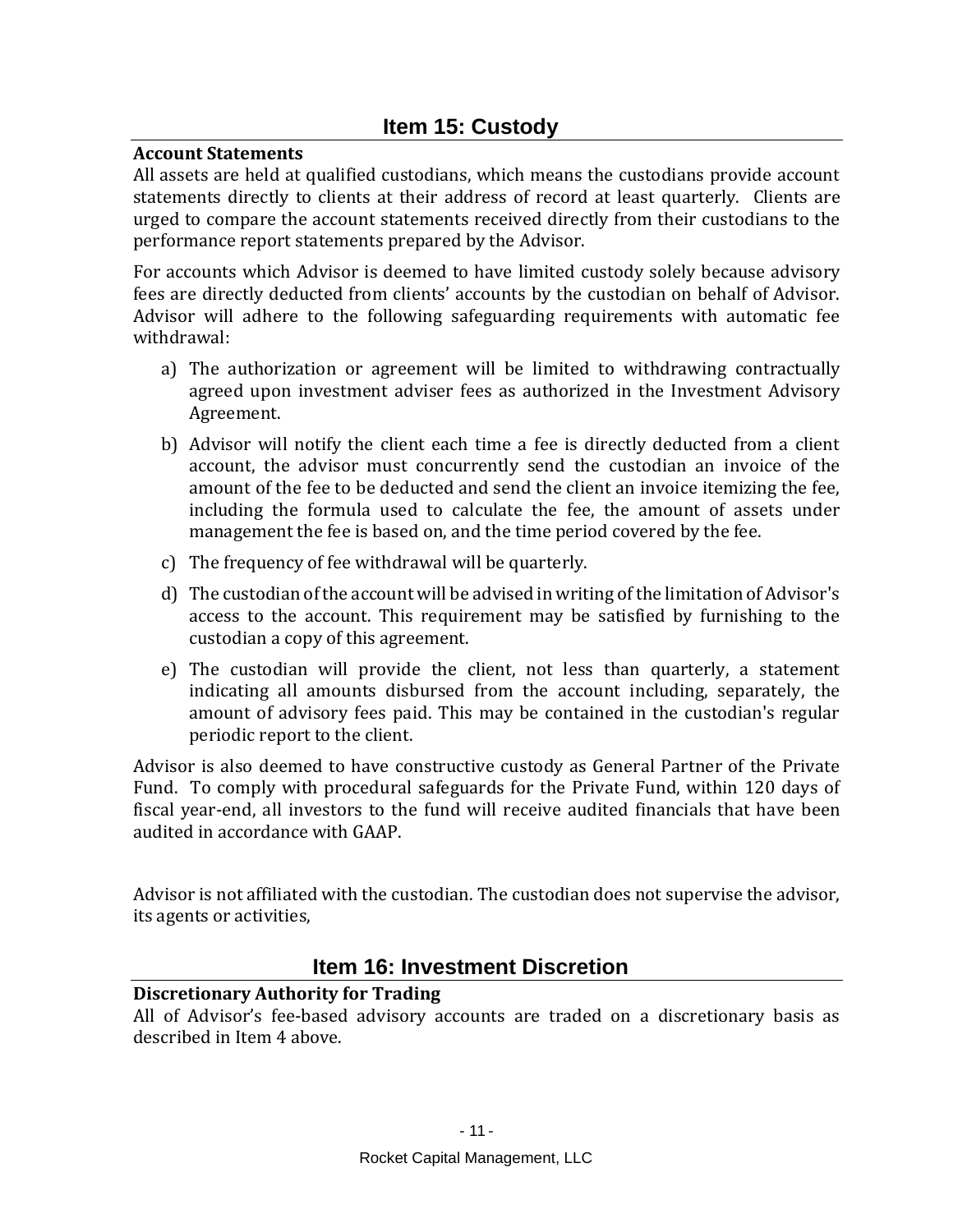## **Item 17: Voting Client Securities**

#### <span id="page-16-1"></span><span id="page-16-0"></span>**Proxy Votes**

Whether Advisor votes proxy ballots for securities held in client accounts depends upon the agreement with the client, as well as the policies and procedures of the brokerage or advisory firm on whose platform the client's account is maintained. When Advisor does undertake to vote proxies, it will vote in the best interests of the client. Advisor typically supports management, but compensation and control proposals in particular are scrutinized and opposed if not in the best interest of shareholders.

#### **Item 18: Financial Information**

#### <span id="page-16-3"></span><span id="page-16-2"></span>**Balance Sheet**

Annually, Advisor prepares a balance sheet in accordance with GAAP.

<span id="page-16-4"></span>**Financial Conditions Reasonably Likely to Impair Advisory Firm's Ability to Meet Commitments to Clients**

Advisor has no condition that is reasonably likely to impair our ability to meet contractual commitments to our clients.

#### <span id="page-16-5"></span>**Bankruptcy Petitions during the Past Ten Years** None to disclose.

### <span id="page-16-6"></span> **Item 19: Requirements for State Registered Advisors**

#### <span id="page-16-7"></span>**Principal Executive Officers and Management Persons**

The education and business background for all management and supervised persons can be found in the Part 2B of this Brochure.

#### <span id="page-16-8"></span>**Outside Business Activities**

The outside business activities for all management and supervised persons can be found in the Part 2B of this Brochure.

#### <span id="page-16-9"></span>**Performance Based Fee Description**

Rocket Capital Management, LLC does not charge a performance fee for its services. The Company is the general partner of the Rocket Capital Partners, LP, a hedge fund which does charge a performance fee. The performance fee is 20% of any positive total return above the high-water mark and subject to a loss carry forward provision. This hedge fund has a different objective than other accounts. This may create an incentive for the Advisor to recommend an investment that may carry a higher degree of risk to the client. Decisions for investments are made based on the objective, not on whether or not the Company receives a performance fees.

#### <span id="page-16-10"></span>**Disclosure of Material Facts Related to Arbitration or Disciplinary Actions Involving Management Persons**

There are no disclosures to report.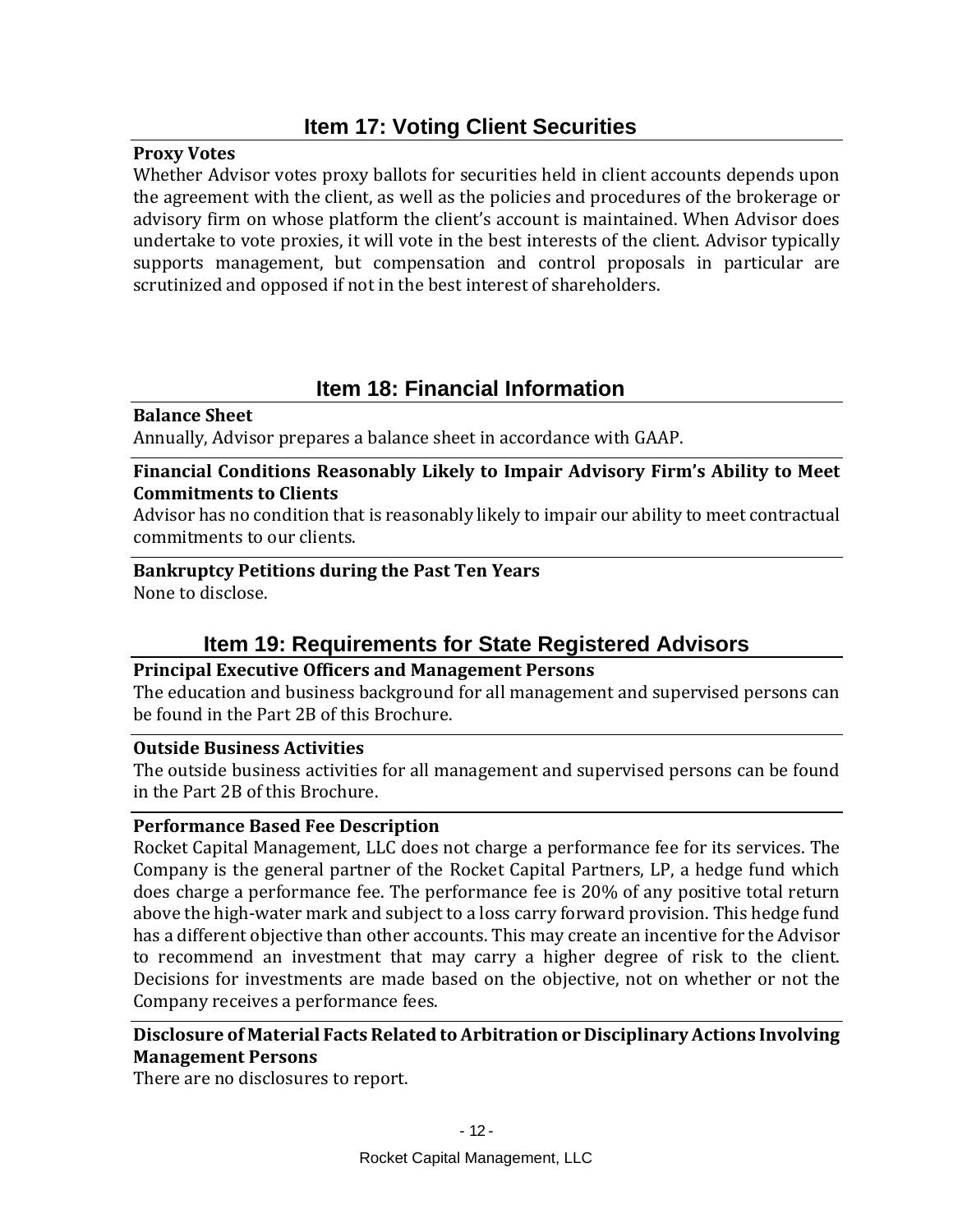#### <span id="page-17-0"></span>**Material Relationship Maintained by this Advisory Business or Management persons with Issuers of Securities**

Mr. Hurd is an investor in the private fund, Rocket Capital Partners, LP, and controls its operations. This creates a conflict of interest between loyalty to the fund and loyalty to other clients. Decisions for investments are made based on the objective, not on whether or not the Company receives a performance fees.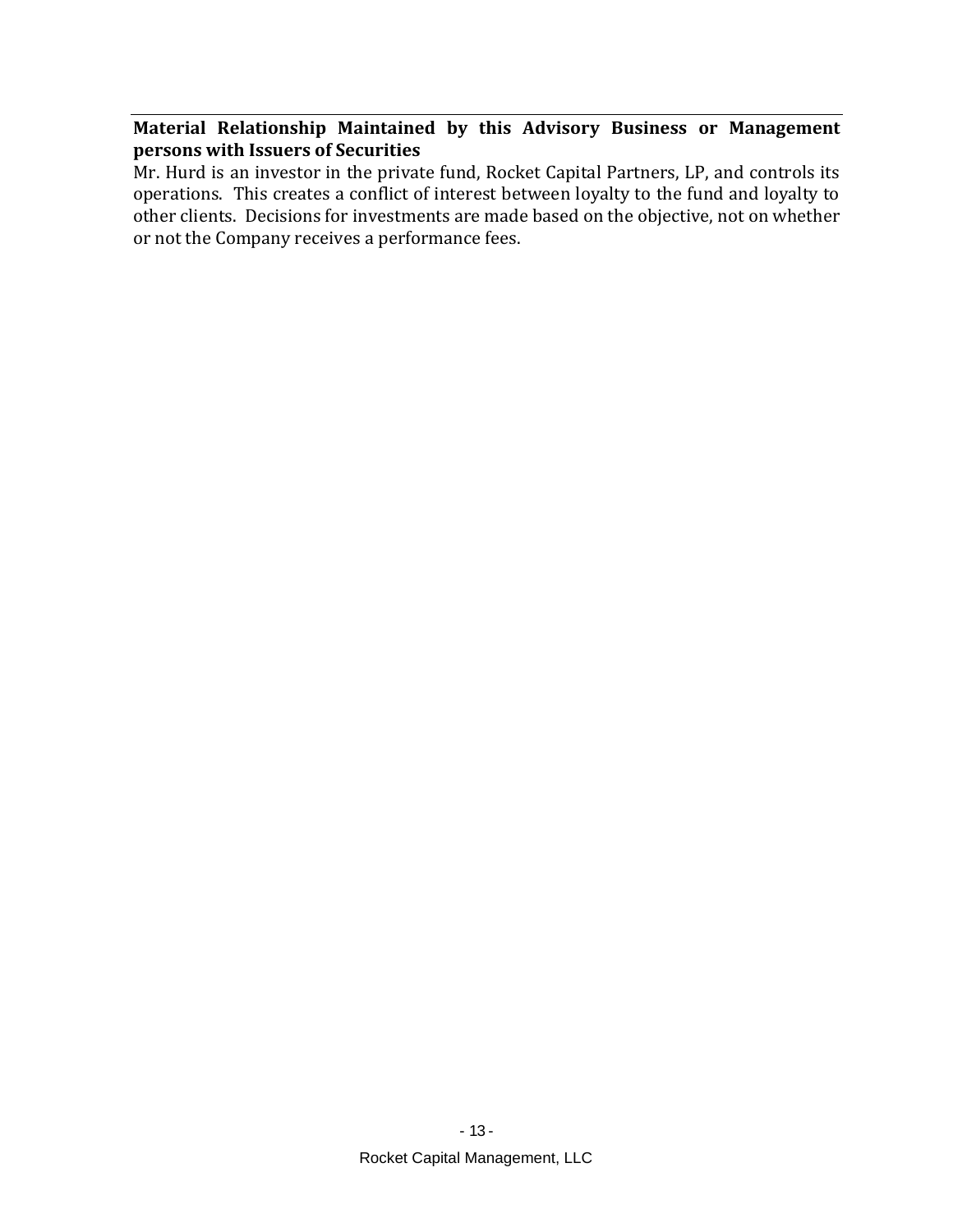## **SUPERVISED PERSON BROCHURE**

FORM ADV PART 2B

J.D. Hurd

## **Rocket Capital Management, LLC**

**Office Address:** 319 Barry Avenue, Suite 210 Wayzata, MN 55391

> Tel: 877-264-3615 Fax: 952-404-5079

[www.rocketcapital.com](http://www.rocketcapital.com/)

[jhurd@rocketcapital.com](mailto:jhurd@rocketcapital.com)

This brochure supplement provides information about J.D. Hurd and supplements the Rocket Capital Management, LLC's brochure. You should have received a copy of that brochure. Please contact David Paul Brock if you did not receive the brochure or if you have any questions about the contents of this supplement.

Additional information about J.D. Hurd (CRD #727132) is available on the SEC's website at [www.adviserinfo.sec.gov.](http://www.adviserinfo.sec.gov/)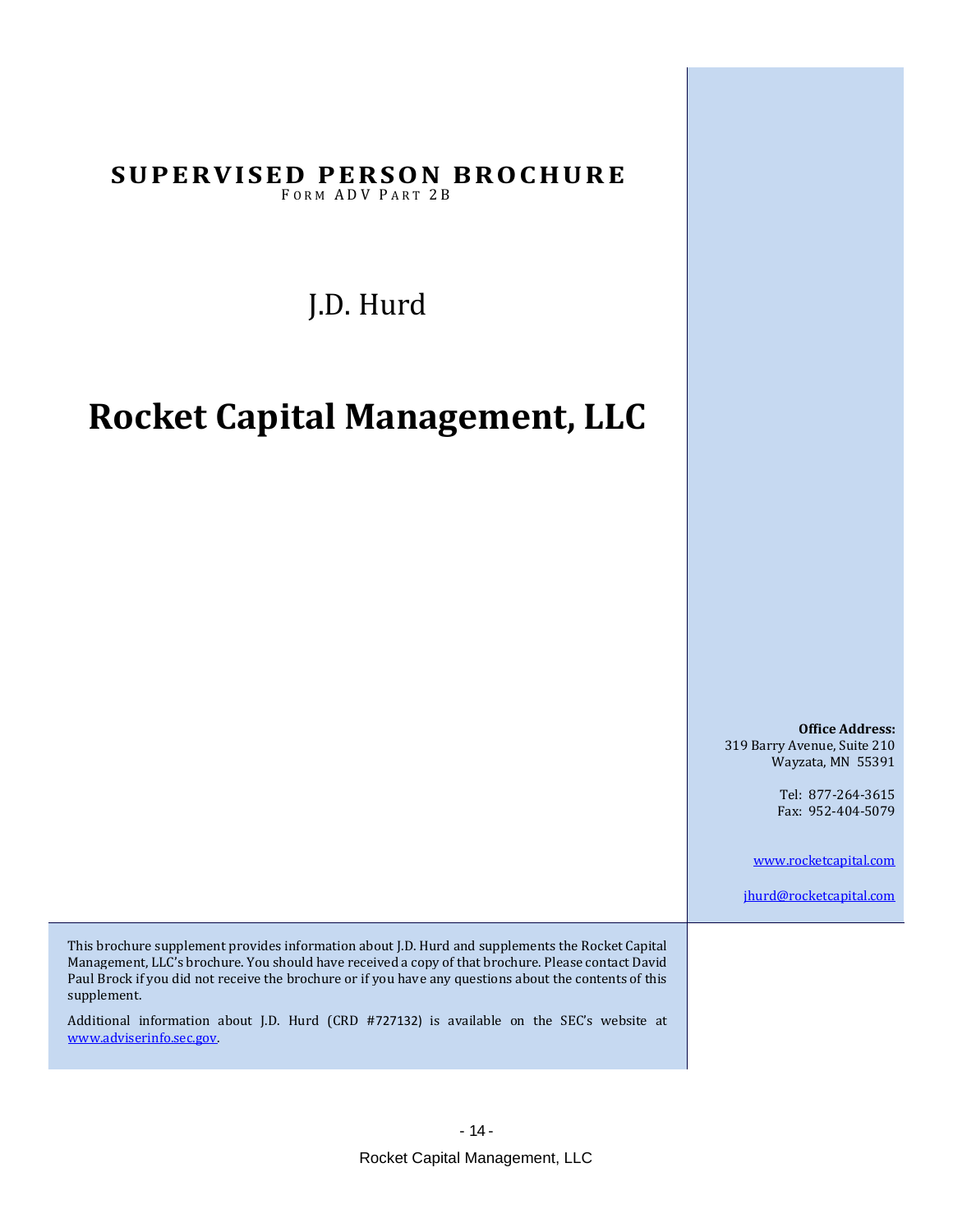#### <span id="page-19-0"></span>**Brochure Supplement (Part 2B of Form ADV) Supervised Person Brochure**

#### <span id="page-19-1"></span>**John D Hurd**

• Year of birth: 1955

#### <span id="page-19-2"></span>**Item 2 Educational Background and Business Experience**

After high school, Mr. Hurd attended the College of St. Theresa in Winona, MN. He began his study of technical analysis at Shearson Loeb Rhodes in 1981. At the time, Mr. Hurd managed 35 index option portfolios for high net worth clients using technical analysis with discretion. In 1985, he turned his attention to the management of stock portfolios with an emphasis in technical analysis. In 1988, Mr. Hurd left Shearson to join Craig-Hallum, Inc., a prominent Minneapolis stock investment boutique to hone his skills in the investment of small-cap growth companies. In 1993, J.D. assisted in the formation of Summit Capital Group, an institutional research and sales organization specialized on emerging and small growth companies. In 1998, Mr. Hurd joined Miller, Johnson & Kuehn, a regional stock brokerage to become the Director of Equity Sales and Senior Technical Analyst. In October of 2000, J.D. resigned his role in corporate management to focus solely on micro and smallcap portfolio management. He then managed approximately 140 small-cap portfolios with discretion at Hurd Growth Advisors under the Prudential Securities umbrella. In July of 2003, he left Prudential Securities to start Rocket Capital Management, LLC.

#### <span id="page-19-3"></span>**Item 3 Disciplinary Information** None to report

#### <span id="page-19-4"></span>**Item 4 Other Business Activities**

The Company is the general partner of the Rocket Capital Partners, LP, a hedge fund which does charge a management fee and a performance fee. The performance fee is 20% of any positive total return above the high-water mark. This hedge fund has a different objective than other accounts. This may create an incentive for the Advisor to recommend an investment that may carry a higher degree of risk to the client. Decisions for investments are made based on the objective, not on whether or not the Company receives a performance fees.

#### <span id="page-19-5"></span>**Item 5 Additional Compensation**

Advisor provides advisory services to Rocket Capital Partners, LP, a hedge fund. As a partner of the hedge fund, Mr. Hurd is eligible for a percentage of the annual profit share fee.